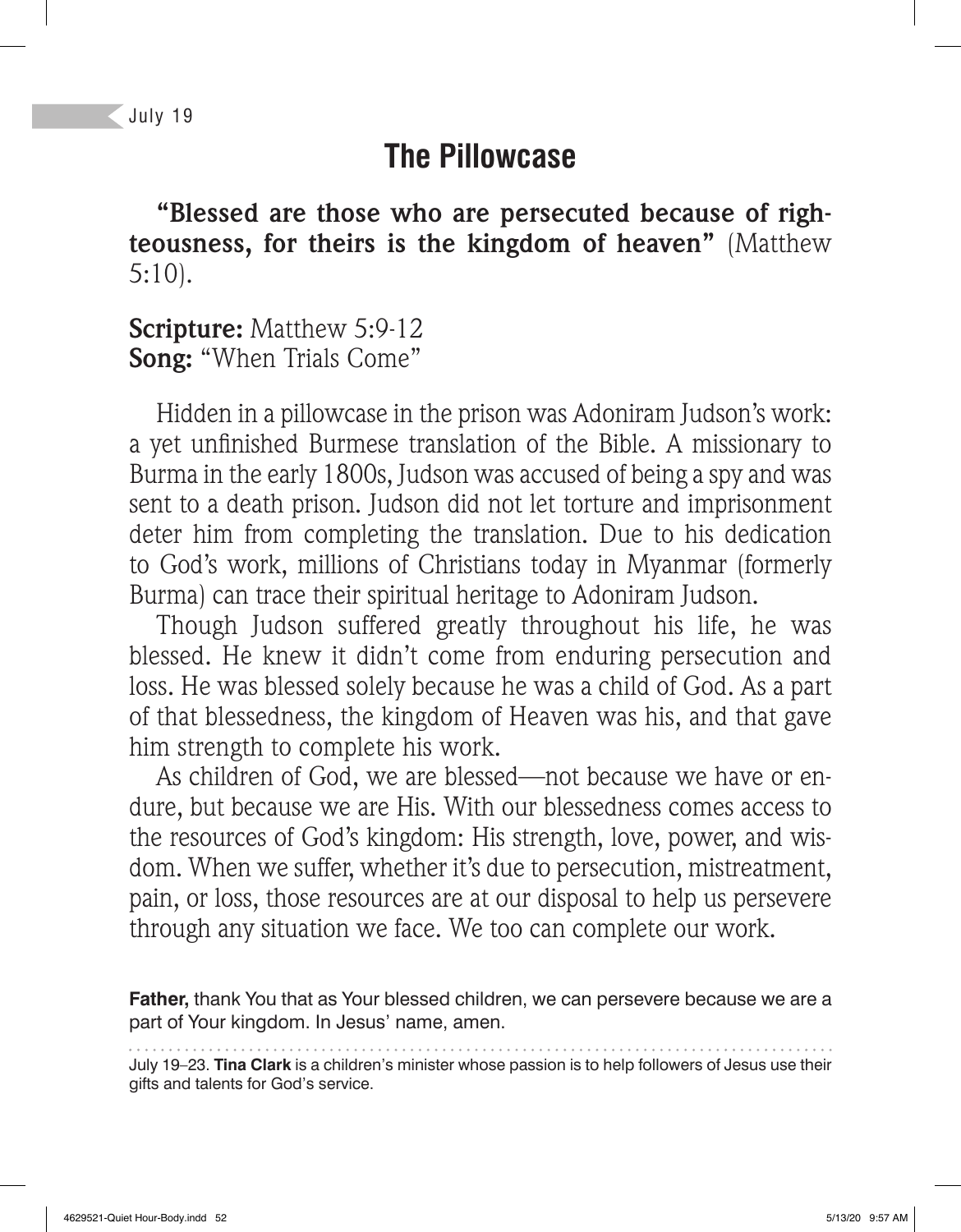## **Unwavering Dedication**

**I [Paul] eagerly expect and hope that I will in no way be**  ashamed, but will have sufficient courage so that now as **always Christ will be exalted in my body, whether by life or by death** (Philippians 1:20).

**Scripture:** Philippians 1:12-20 **Song:** "With All I Am"

I called my camper's name for what seemed like the hundredth time. Nearly all the campers had already made their way to the dining hall, eager to fill their stomachs after a busy day. But not my camper. Feet caked in mud and ignoring her hunger pangs, she had one goal: catch as many frogs as possible. Despite the bruises and scrapes she had received from slipping on the rocks by the stream, her goal remained the same—for the entire week. Her dedication to her goal never wavered.

Paul's dedication to his goal was unwavering as well. No matter what happened to him, his singular focus was to bring glory to Jesus. Pain, persecution, and imprisonment didn't distract him. Even from prison, he was only concerned with making sure the world knew Jesus' salvation.

As we reflect on the circumstances of our own lives, we can take an inventory of what our greatest concerns are. If our minds are preoccupied with worries or our own needs, Paul's example reminds us of our ultimate goal to bring glory to God. With His glory as our focus, those concerns won't stand in our way of serving Him to the fullest.

**Father,** You deserve all our attention. When the concerns of life attempt to distract us, remind us of our purpose to bring You glory. In Jesus' name, amen.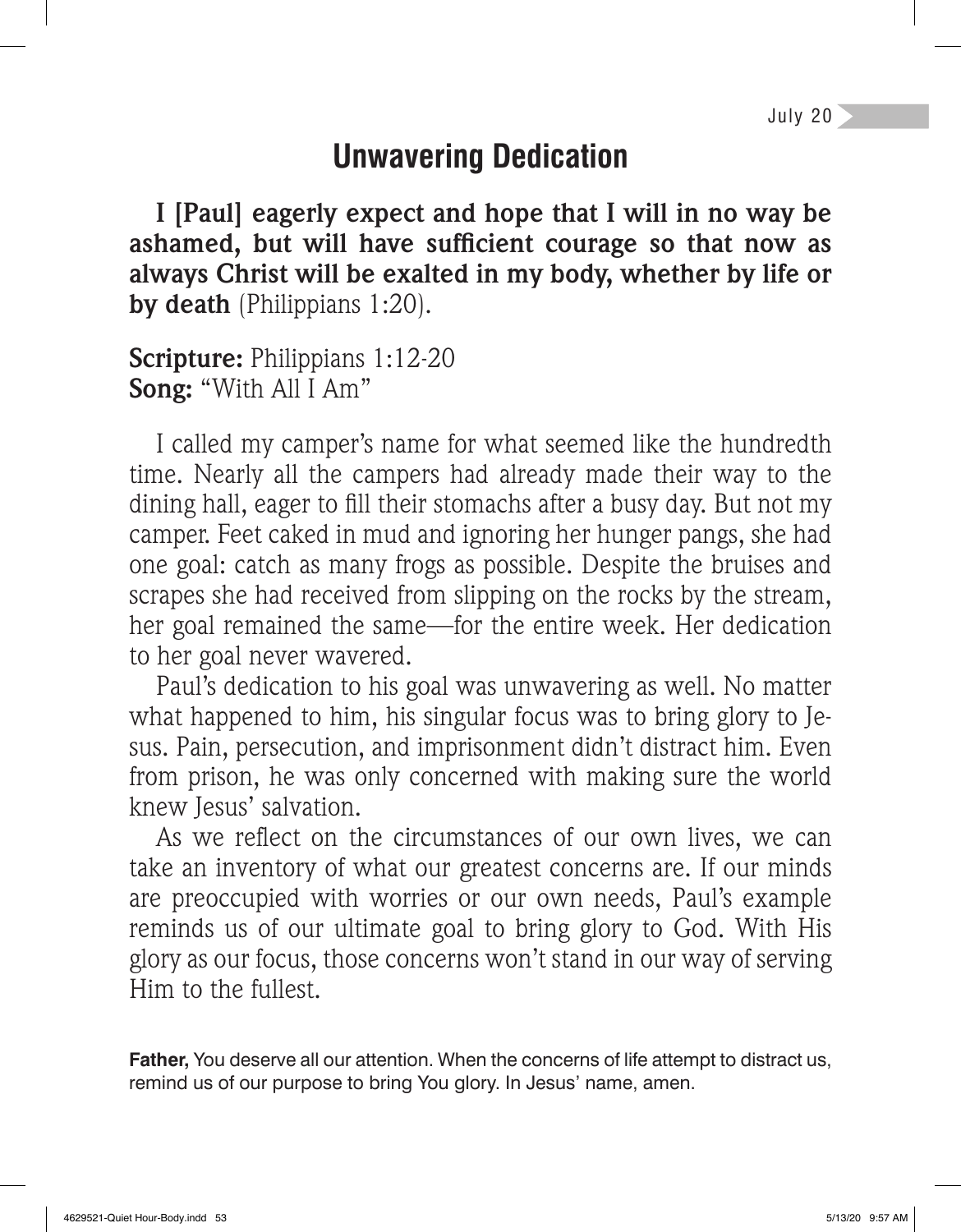# **The Gift of Weakness**

**If I [Paul] must boast, I will boast of the things that show my weakness** (2 Corinthians 11:30).

#### **Scripture:** 2 Corinthians 11:21b-30 **Song:** "You Are My All in All"

"No, you're not!" the children exclaimed as I shared in children's church how I am a shy person by nature. I was amused at their disbelief. Yet I understand why they were puzzled. They mostly see the energetic, exuberant, and enthusiastic side of me as I teach Bible lessons week after week. My inner struggle with fear is not visible to them.

If someone remarks that I'm good with children, I bring up my reserved nature more than my ministry qualifications. While that might not be a helpful strategy for promoting myself, it's in line with Paul's statement in 2 Corinthians 11:30. He had a lot he could have boasted about, but it was his weaknesses that glorified God the most. Similarly, my fear of speaking in front of other people showcases what God can do through me in children's church.

When we showcase our weaknesses, we essentially tell the world to look at God instead of us. Our lives become a platform for others to see God's power and exclaim, "Wow, look what God has done!" In this way, our weaknesses no longer have to be aspects of ourselves that we're ashamed of. These weaknesses can be instruments to display God's glory and power.

**Father,** instead of boasting about my strengths, I humbly give You my weaknesses. Please use them to Your glory and to expand Your kingdom through me. In Jesus' name, amen.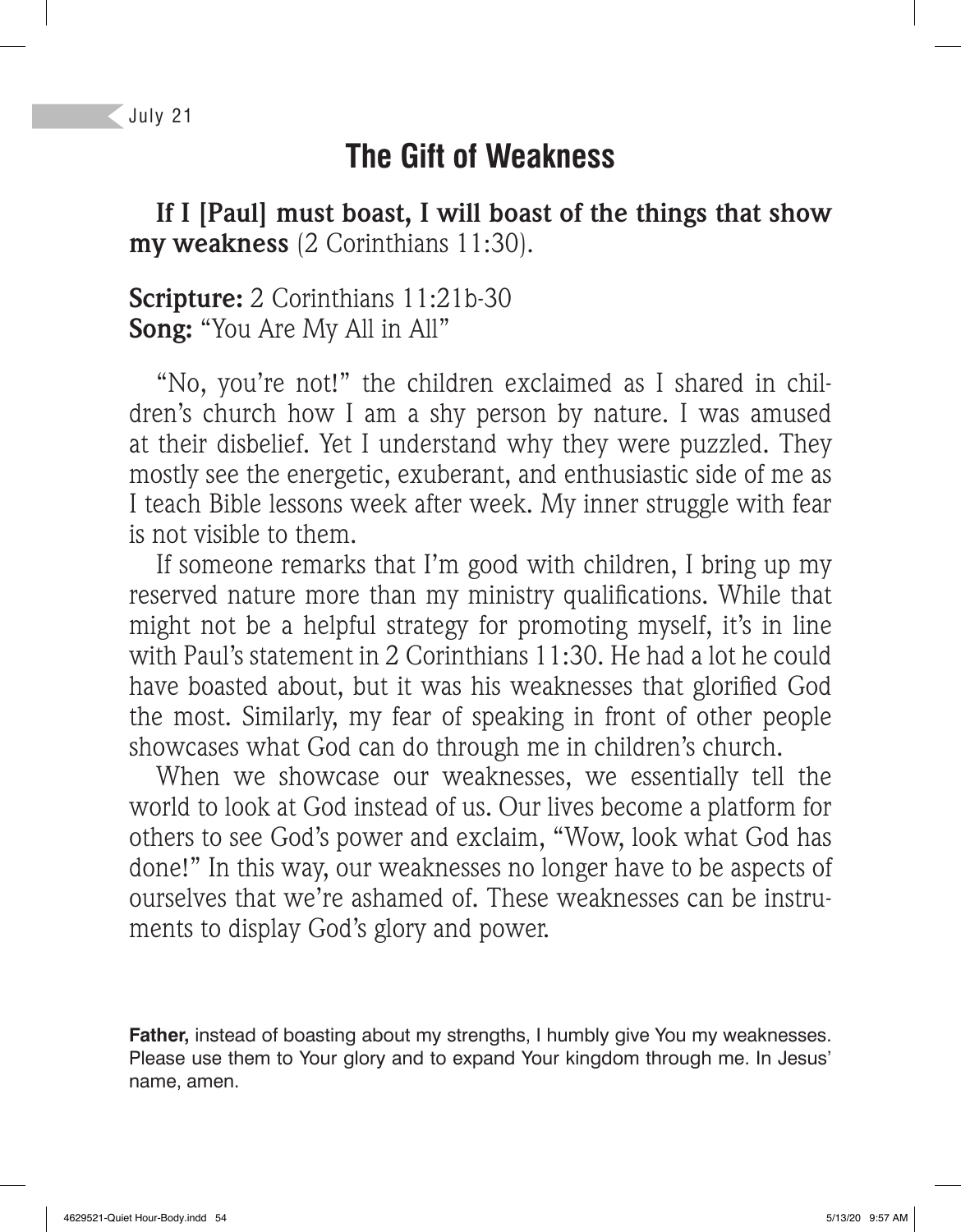## **Out of Food**

**In this hope we were saved. But hope that is seen is no hope at all. Who hopes for what they already have?** (Romans 8:24).

**Scripture:** Romans 8:18-25 **Song:** "Hope Has a Name"

Three hundred hungry children waited expectantly for breakfast. It was time to eat, but there was no food at the orphanage. George Müller (1805–1898), the orphanage director, had the children sit down in the dining room. With nothing for them to eat, Müller still thanked God for the food. As he waited, a knock came at the door. It was the baker with three batches of bread. Another knock followed. This time it was the milkman with enough milk for every child.

When Müller sat those children down in the dining room, it was with the hope that God would provide. He did not yet see the provision—there simply was none. He had not asked the baker or the milkman to show up. His hope rested in knowing that God would come through as He always had.

We throw around the word hope, using it interchangeably with wish. But hope in God is more powerful. It's knowing that God will come through, even if the circumstances around you aren't coming together. Don't be discouraged if you can't see what you're hoping for. That's what hope is all about. After all, if you could see it, you wouldn't need to hope for it! Hold on to hope, and wait as God comes through on His promises.

**Father,** You always come through for us. When we feel like hope is lost, we will remember the truth: that You are our hope. In Jesus' name, amen.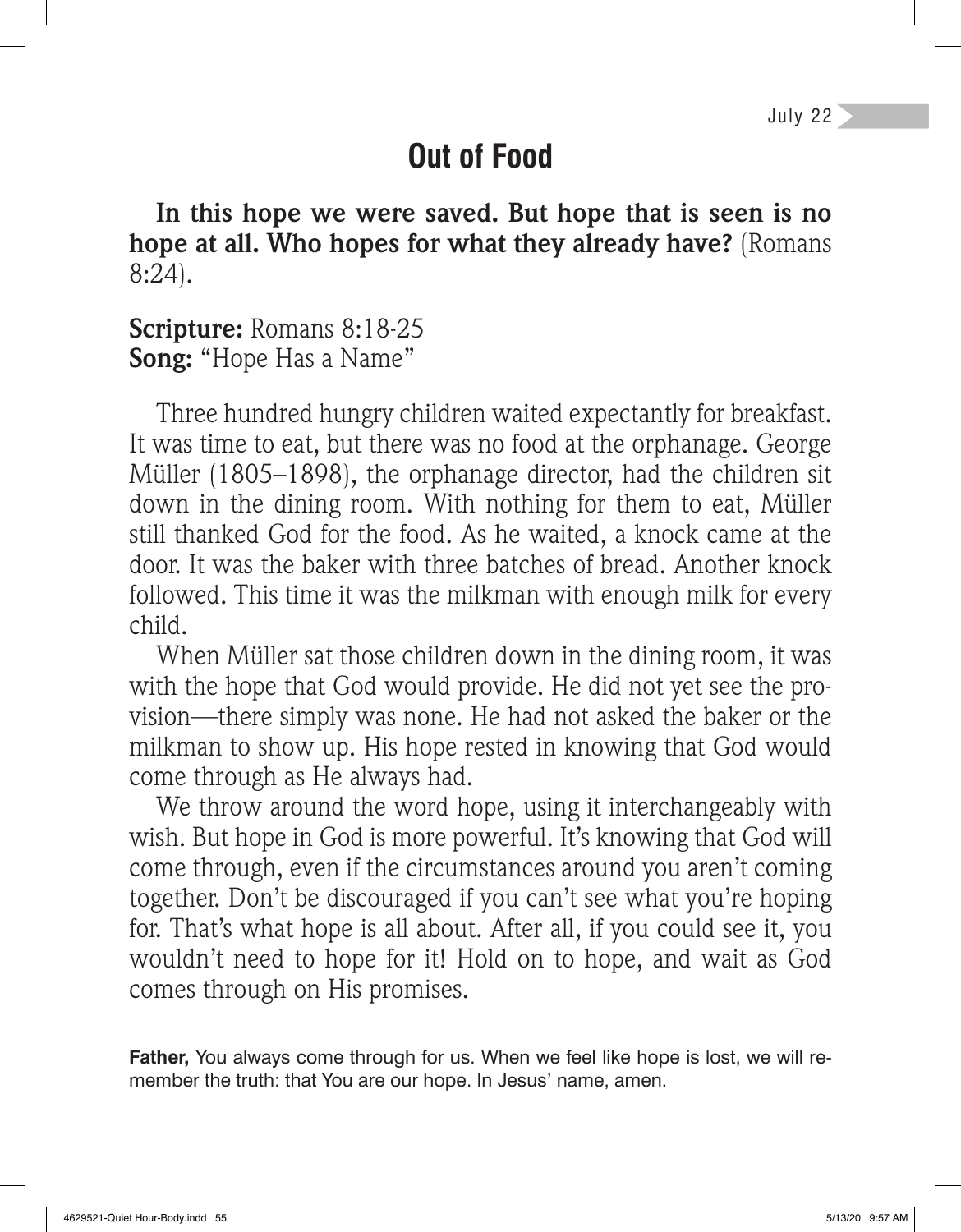#### **An Incredible Gift**

**The gift is not like the trespass. For if the many died by the trespass of [Adam], how much more did God's grace and the gift that came by the grace of the one man, Jesus Christ, overflow to the many!** (Romans 5:15).

**Scripture:** Romans 5:12-17 **Song:** "Grace Greater than Our Sin"

As a man stood before her with his arm outstretched, Corrie ten Boom was faced with a difficult choice: to withhold or extend forgiveness to her former captor. Arrested for hiding Jewish people in their home, Corrie and her sister Betsie were eventually sent to the Ravensbrück concentration camp, where Betsie would die. It was at this camp that the man had worked. Even so, Corrie took his hand and offered him her wholehearted forgiveness.

The story of this act of forgiveness quickly spread and inspired many others to forgive. The trespass the man had committed against her was grave, making the gift of forgiveness all the more incredible. Our trespass against God is grave as well—one sin brought death to us all. In spite of that, just as Corrie ten Boom's gift of forgiveness brought hope to countless others, God's gift of grace through Jesus brings life to many.

God's grace overflowed from Jesus to all who have put their hope in Him. The more we appreciate His incredible gift, the more we become willing to extend the same forgiveness to those who have hurt us. When we do, God's grace spreads all the more.

**Father,** You have forgiven me so much. I commit to extending the same grace to others. Help me. In Jesus' name, amen.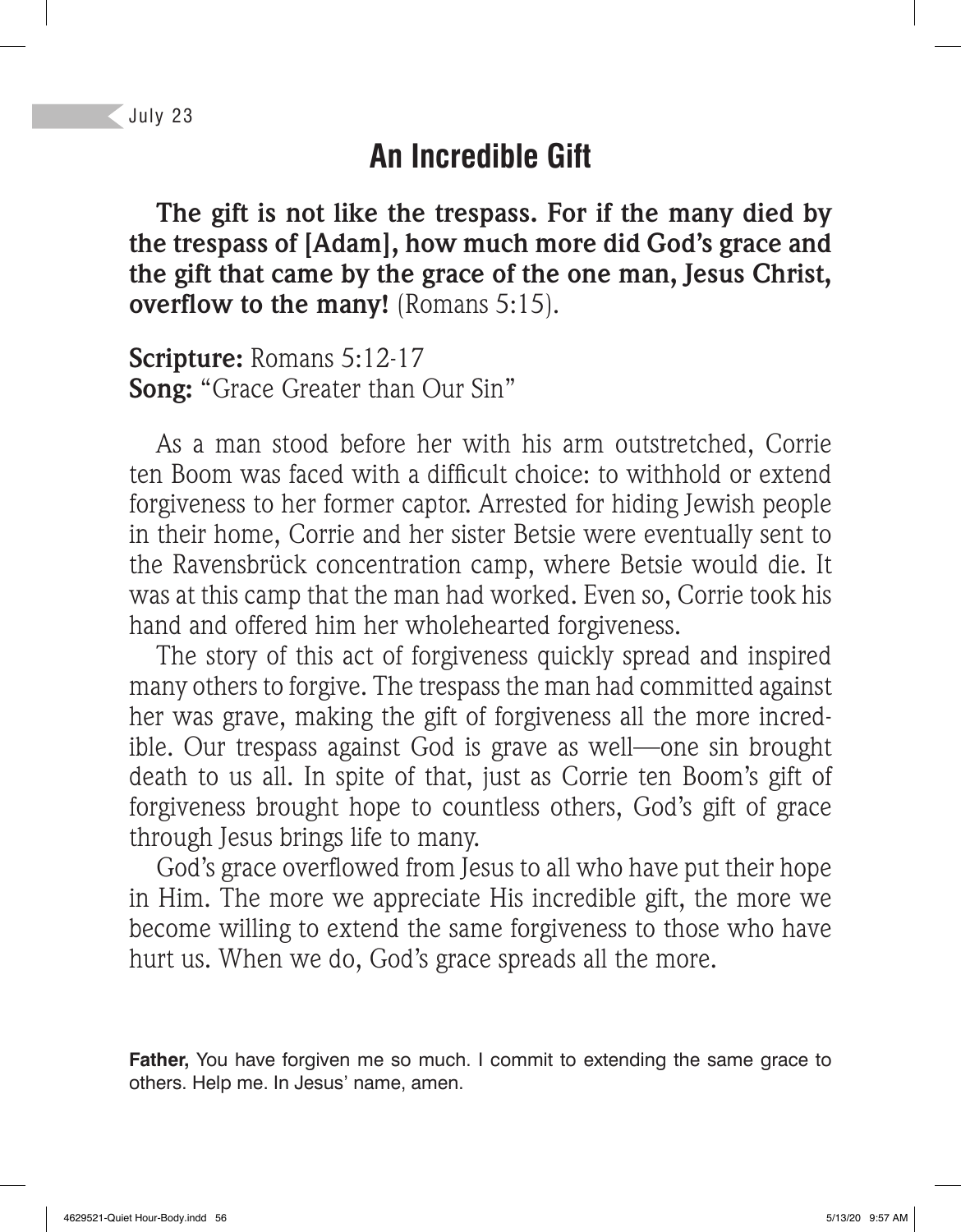## **A True Model of Grace**

**The law was brought in so that the trespass might increase. But where sin increased, grace increased all the more** (Romans 5:20).

#### **Romans 5:**18-21 **Song:** "Living Hope"

The more I thought about my friend, the more conviction gnawed at my heart. I had hurt her with my actions, and I felt ashamed. Though I had tried to apologize, my shame kept me from truly reconnecting with her. Years went by until conviction finally won the battle. With my mind and body filled with anxiety, I wrote an apology letter from my heart.

Imagining that my actions toward her had destroyed our friendship forever, I was amazed at her response. My friend offered her genuine forgiveness. The grace she extended to me was as close to God's grace as I have yet seen from another human being. Because of how deep the wound was and how long I let it sit before going to her, the grace she showed me was all the more powerful.

The worse the sin, the greater the grace. This doesn't mean we sin more or wait to apologize longer so that we can get more grace. It does, however, deepen our appreciation for the unconditional grace God gives to us. A grace that's undeserved, yet paid for by one amazing act of sacrifice. It's more than we ever could have asked for or expected. As we reflect on how deeply we've been forgiven, our hearts will overflow all the more with gratitude.

**Father,** help me more fully realize the gravity of my sin and appreciate the magnitude of Your incredible grace. In Jesus' name, amen.